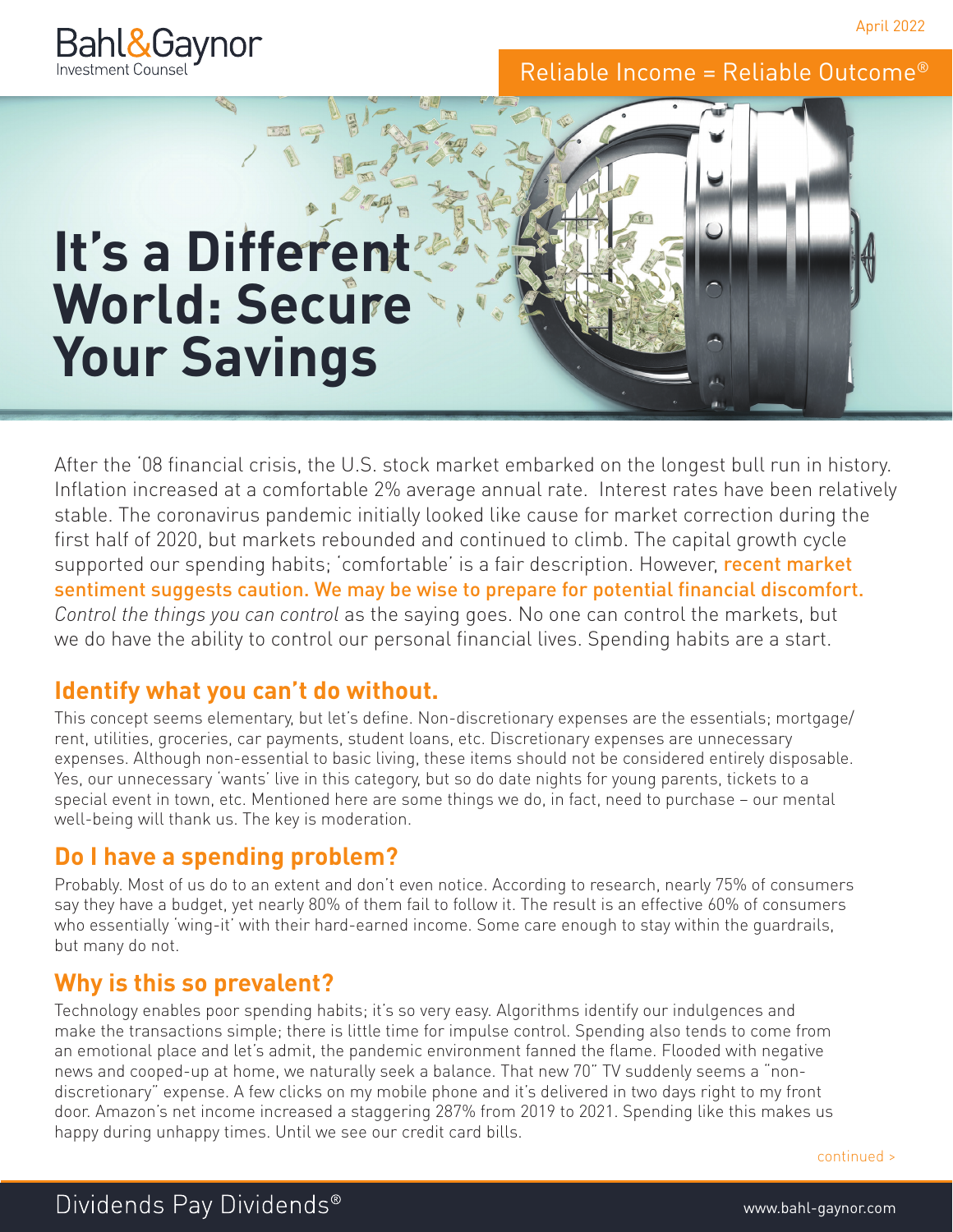

# Reliable Income = Reliable Outcome®

### **Course Correction:**

Throwing away our phones is not a viable option, not for most of us, though it seems the only way to completely dispatch temptation. Rigid spending practices are also difficult to tolerate long-term. Effective budgeting is all about being flexible and willing to adjust your daily spending habits. So, what can we do to rein in spending and become more financially stable during uncertain times?



#### Build a budget.

Put everything on paper, or into a spreadsheet, or whatever app you prefer. There are ample resources available to make the task easy. Take the time. Laying everything out provides perspective and allows us to plan.



#### Forecast expenses.

Some expenses are dynamic in nature. Plan for changes throughout the year so that you'll be prepared to bend but not break.



#### Make a spending plan.

Mandate a maximum discretionary spend level each month. A common budgeting structure calls for a maximum of 30% of the budget dedicated to 'wants' for example. Calculate the ceiling and plan not to meet or exceed it.



#### Start using cash.

Human psychology is at play here. Credit cards make spending easy, but equivalent purchases made in cash feel different. This practice could present enough of a barrier to help us say "no" a bit more often.



#### Save more.

Increase savings and retirement account balances by establishing automated transfers or payroll deferrals. Dollars that are never part of the monthly budget cannot be delegated out via a spending plan.



## Checks and balances.

Designate a spouse, a friend, or a family member to approve or deny larger discretionary purchases. A purchase that we consider reasonable might be considered irresponsible from a different perspective.

continued >

# Dividends Pay Dividends®